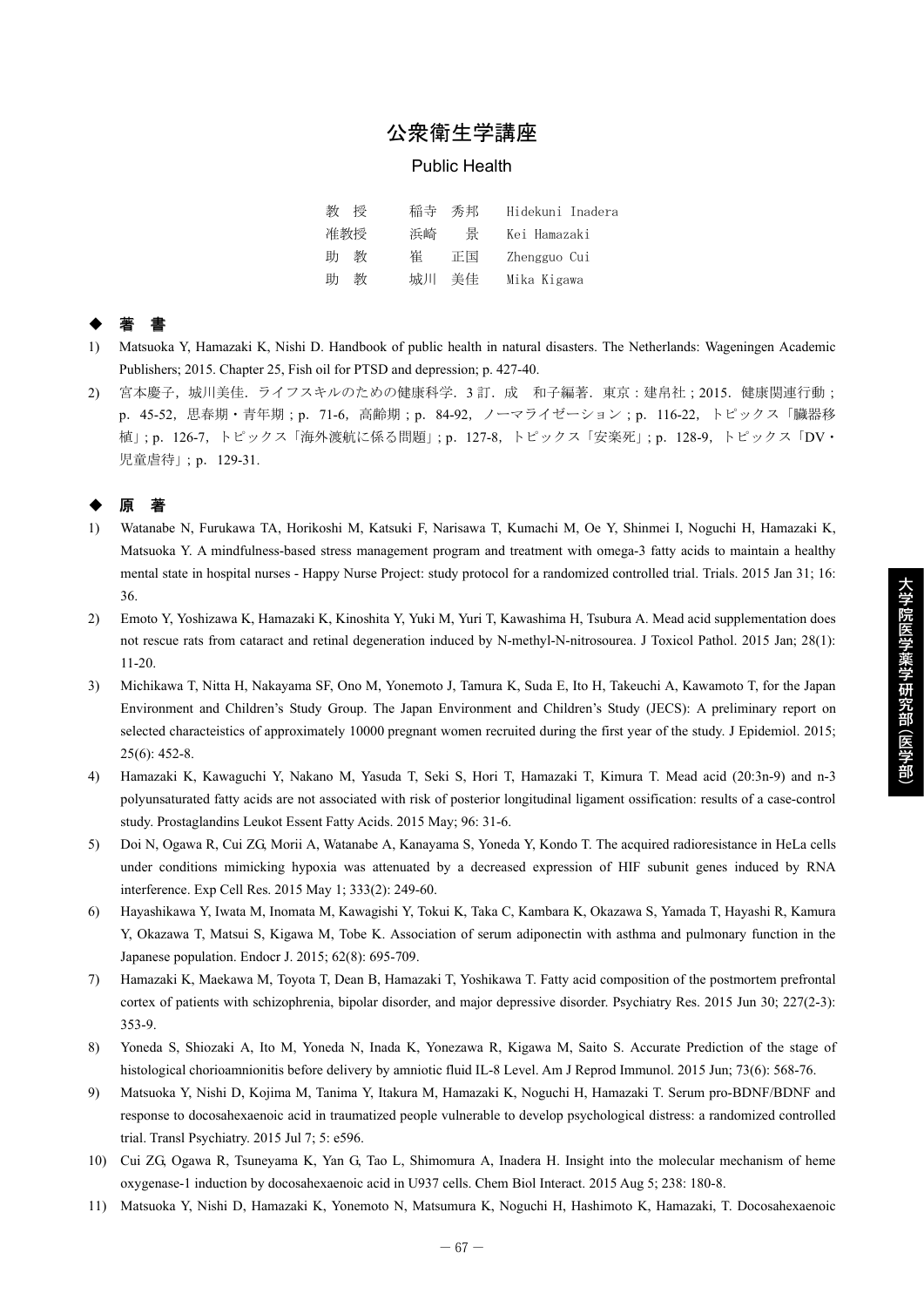acid for selective prevention of posttraumatic stress disorder among severely injured patients: a randomized, placebo-controlled trial. J Clin Psychiatry. 2015 Aug; 76(8): e1015-22.

- 12) Takamoto K, Bito I, Urakawa S, Sakai S, Kigawa M, Ono T, Nishijo H. Effects of compression at myofascial trigger points in patients with acute low back pain: A randomized controlled trial. Eur J Pain. 2015 Sep; 19(8): 1186-96.
- 13) Hamazaki K, Natori T, Kurihara S, Murata N, Cui ZG, Kigawa M, Morozumi R, Inadera H. Fish consumption and depressive symptoms in undergraduate students: a cross-sectional analysis. Eur Psychiat. 2015 Nov; 30(8): 983-7.
- 14) Nishi D, Hashimoto K, Noguchi H, Hamazaki K, Hamazaki T, Matsuoka Y. Glutamatergic system abnormalities in posttraumatic stress disorder. Psychopharmacology (Berl). 2015 Dec; 232(23): 4261-8.
- 15) Inomata S, Yoshida T, Koura U, Tamura K, Hatasaki K, Imamura H, Mase D, KigawaM, Adachi Y, Inadera H. Effect of preterm birth on growth and cardiovascular disease risk at school age. Pediatr Int. 2015 Dec; 57(6): 1126-30.
- 16) Yoneda N, Yoneda S, Niimi H, Ueno T, Hayashi S, Ito M, Shiozaki A, Urushiyama D, Hata K, Suda W, Hattori M, Kigawa M, Kitajima I, Saito S. Polymicrobial amniotic fluid infection with mycoplasma/ureaplasma and other bacteria induces severe intra-amniotic inflammation associated with poor perinatal rognosis in preterm labor. Am J Reprod Immunol. 2015 Dec. DOI:10.1111/aji.12456.

## ・設定

1) Inadera H. Neurological effects of bisphenol A and its analogues. Int J Med Sci. 2015 Oct 30; 12(12): 926-36.

## 学会報告

- 1) Matsuoka Y, Nishi D, Hamazaki K, Yonemoto N, Matsumura K, Noguchi H, Hashimoto K, Hamazaki T. Fish oil for selective prevention of posttraumatic stress disorder among severely injured patients: A randomized controlled trial. American Psychosomatic Society 73rd Annual Meeting; 2015 Mar 18-21; Savannah.
- 2) Cui ZG, Inadera H. Role of reactive oxygen species in the carcinogenesis induced by environmental pollutant. 17th International Conference on Oxidative Stress Reduction, Redox Homeostasis and Antioxidants; 2015 Jun 13-15; Paris.
- 3) Hamazaki K. Omega-3 fatty acids and mental health in younger generations. The 5th Mind-Body Interface International Symposium; 2015 Oct 20-21; Taichung. (Invited lecture)
- 4) Hamazaki K, Natori T, Kurihara S, Murata N, Cui ZG, Kigawa M, Morozumi R, Inadera H. Fish Consumption and Depressive Symptoms in Undergraduate Students: A Cross-Sectional Analysis. The 6th International Conference on Nutrition and Physical Activity; 2015 Oct 21-25; Taipei.
- 5) Cui ZG, Inadera H. Explore the candidate for hyperhtermic cancer therapy enhancement. BIT's 6th Annual World Gene Convention-2015; 2015 Nov 13-15; Qingdao.
- 6) 城川美佳,浜崎 景,田中朋美,伊藤実香,足立雄一,稲寺秀邦.エコチル調査(子どもの健康と環境に関する全 国調査)からみた富山県における育児の現状.第 49 回富山県公衆衛生学会;2015 Feb 10;富山.
- 7) 名取孝之,浜崎 景,城川美佳,崔 正国,稲寺秀邦.大学生の生活習慣と精神的健康の関係.第 49 回富山県公衆 衛生学会;2015 Feb 10;富山.
- 8) 伊藤実香,城川美佳,浜崎 景,田中朋美,齋藤 滋,稲寺秀邦.母乳育児を継続できる母児環境についてーエコ チル調査集計データより.第 27 回富山県母性衛生学会学術集会;2015 Feb 14;富山.
- 9) 櫛部静二, 小林 悟, 新井尚之, 浜崎 景, 栗林 涼, 竹之内康広, 金 賢珠, 加園恵三. 低酸素環境下トレーニ ングでの魚油摂取によるヘモレオロジー的検討. 第 27 回ランニング学会;2015 Feb 28-Mar 1;東京.
- 10) 浜崎 景,寺島嘉宏,糸村美保,黒田昌宏,富田 新,平田 仁,浜崎智仁,稲寺秀邦.透析患者において血中 n-3 系多価不飽和脂肪酸が生命予後に及ぼす影響. 第 85 回日本衛生学会学術総会; 2015 Mar 26-28;和歌山.
- 11) 崔 正国.環境汚染物質による発癌機序の解明とその治療及び予防策の確立.第 85 回日本衛生学会学術総会;2015 Mar 26-28; 和歌山.
- 12) 木下勇一,義澤克彦,浜崎 景,河島 洋,榎本祐子,結城美智子,圦 貴司,螺良愛郎. Mead acid inhibits the growth of KPL-1 human breast cancer cells in vitro and in vivo.第 104 回日本病理学会総会;2015 Apr 30-May 2;名古屋.
- 13) 稲寺秀邦,浜崎 景,崔 正国,鏡森定信.事業場の化学物質取り扱い状況に関する調査研究.第 88 回日本産業衛 生学会総会;2015 May 13-16;大阪.
- 14) 城川美佳.エコチル調査(子どもの健康と環境に関する全国調査)からみた富山県における妊娠期体重増加の知識. 第 24 回日本健康教育学会学術大会;2015 Jul 4-5;前橋.